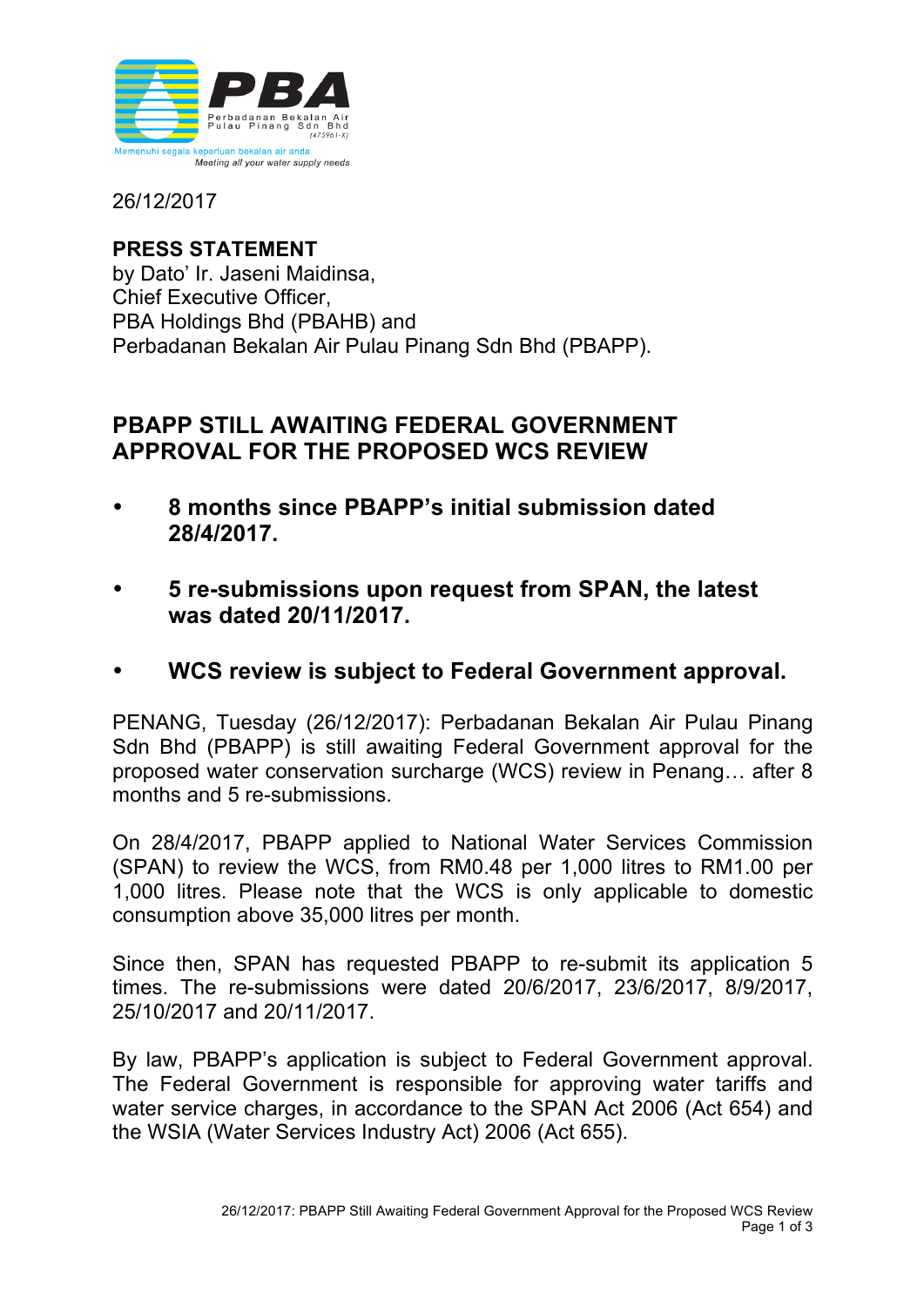

The WCS is an important component of PBAPP's water demand management strategy; and it is consistent with a directive from Ministry of Energy, Green Technology and Water (KeTTHA) for Penang to reduce its per capita domestic consumption.

The primary objective of the WCS is to encourage more domestic consumers in Penang to use less than 35,000 litres of water per month.

- In the period 2000 2010, per capita domestic consumption in Penang increased from 255 litres/capita/day (l/c/d) to 291 l/c/d. Projections indicated that it would have reached 315 l/c/d in 2016 without the WCS.
- In 2016, the Penang's per capita domestic consumption was "capped" at 286 l/c/d, with the existing RM0.48 WCS. However, 286 l/c/d is still 36.8% (77 l/c/d) higher than the national average of 209 l/c/d.
- In 2017, PBAPP planned to reduce Penang's per capita domestic consumption by 10%, to about 257 l/c/d, with the proposed RM1.00 WCS.

However, without Federal Government approval, PBAPP cannot legally implement the RM1.00 WCS.

## PENANG STATE GOVERNMENT SUPPORT

In the initial submission and 5 re-submissions to SPAN, PBAPP has clarified the following facts and figures:

- 1. PBAPP operates in compliance with the "No Water Rationing" policy set by the Penang State Government. As such, Penang's high per capita domestic consumption must be reduced, to minimise the risks of water rationing during dry seasons.
- 2. By proposing a higher WCS, PBAPP is seeking to reduce domestic water consumption, which accounted for 59.4% of the total water consumption in Penang in 2016.
- 3. PBAPP has revised its capital expenditure (capex) budget to avoid a tariff review that would have affected 589,797 registered water consumers.